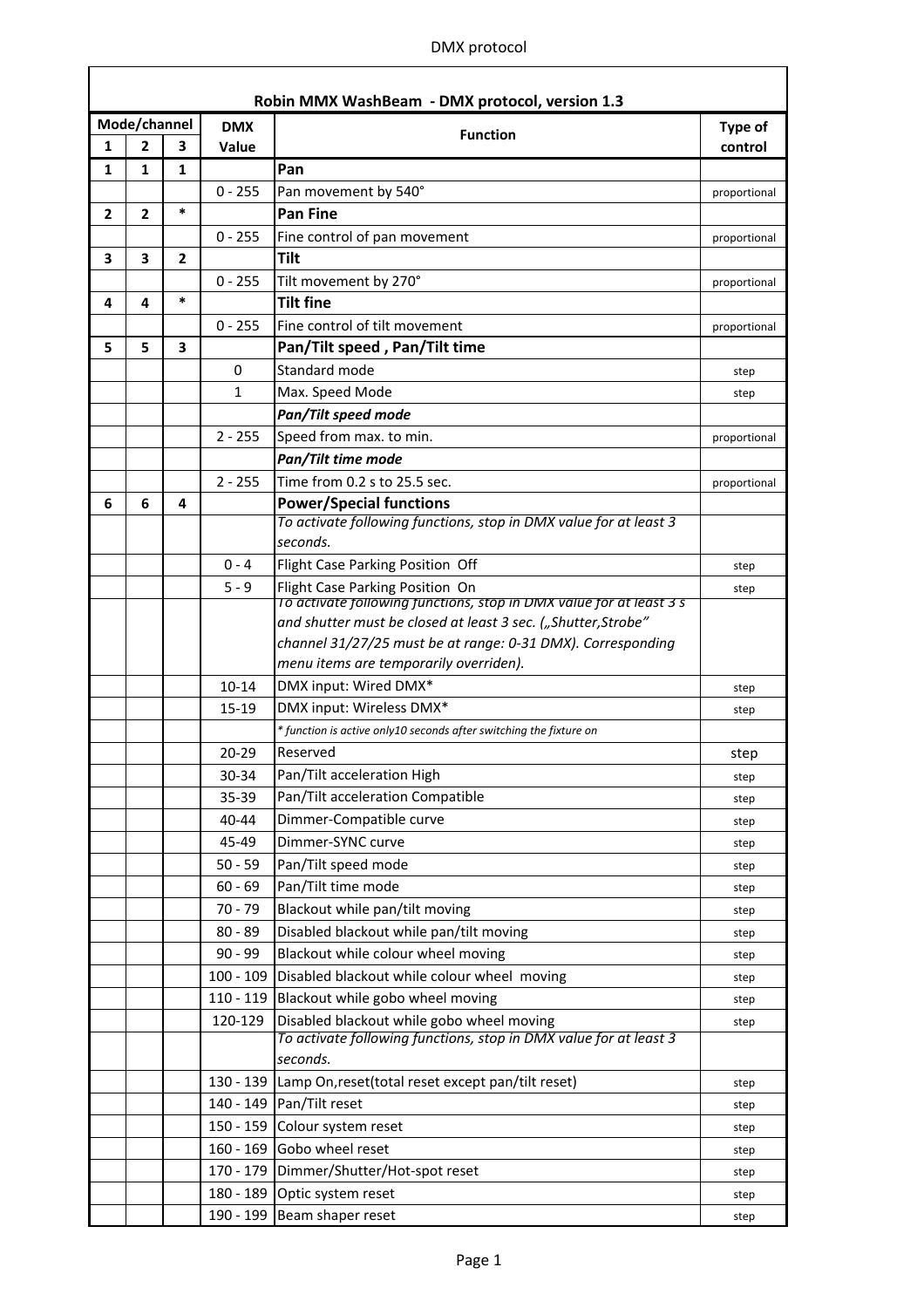## DMX protocol

| Mode/channel |              | <b>DMX</b>              | <b>Function</b>    | <b>Type of</b>                                                          |              |
|--------------|--------------|-------------------------|--------------------|-------------------------------------------------------------------------|--------------|
| 1            | $\mathbf{2}$ | 3                       | Value              |                                                                         | control      |
|              |              |                         | $200 - 209$        | Total reset                                                             | step         |
|              |              |                         | 210 - 229 Reserved |                                                                         |              |
|              |              |                         | 230 - 239 Lamp Off |                                                                         | step         |
|              |              |                         | 240                | Disabled "Silent" mode of fans                                          | step         |
|              |              |                         |                    | To activate the "Silent mode", stop in range of 241-255 at least 3 sec. |              |
|              |              |                         | 241-255            | Silent mode of fans: Fans noise fom min. to max                         | proportional |
| 7            | 7            | 5                       |                    | <b>Colour wheel</b>                                                     |              |
|              |              |                         |                    | <b>Continual positioning</b>                                            |              |
|              |              |                         | 0                  | Open/white                                                              | proportional |
|              |              |                         | 18                 | Deep red                                                                | proportional |
|              |              |                         | 37                 | Deep blue                                                               | proportional |
|              |              |                         | 55                 | Orange                                                                  | proportional |
|              |              |                         | 73                 | Green                                                                   | proportional |
|              |              |                         | 91                 | Amber                                                                   | proportional |
|              |              |                         | 110                | UV filter                                                               | proportional |
|              |              |                         | 128-129            | White                                                                   | step         |
|              |              |                         |                    | <b>Positioning</b>                                                      |              |
|              |              |                         | 130-139            | Deep red                                                                | step         |
|              |              |                         | 140-149            | Deep blue                                                               | step         |
|              |              |                         | 150-159            | Orange                                                                  | step         |
|              |              |                         | 160-169            | Green                                                                   | step         |
|              |              |                         | 170-179            | Amber                                                                   | step         |
|              |              |                         | 180-189            | UV filter                                                               | step         |
|              |              |                         | 190 - 215          | Forwards rainbow effect from fast to slow                               | proportional |
|              |              |                         | $216 - 217$        | No rotation                                                             | step         |
|              |              |                         |                    | 218 - 243 Backwards rainbow effect from slow to fast                    | proportional |
|              |              |                         |                    | 244 - 249 Random colour selection by audio control                      | step         |
|              |              |                         |                    | (Set microphone sensitivity in menu "Personality")                      |              |
|              |              |                         | 250-255            | Auto random colour selection from fast to slow                          | proportional |
| 8            | *            | *                       |                    | <b>Colour wheel - fine positioning</b>                                  |              |
|              |              |                         | $0 - 255$          | Fine positioning                                                        | proportional |
| 9            | 8            | 6                       |                    | Cyan                                                                    |              |
|              |              |                         | $0 - 255$          | Cyan (0-white, 255-full cyan)                                           | proportional |
| 10           | 9            | $\overline{\mathbf{z}}$ |                    | <b>Magenta</b>                                                          |              |
|              |              |                         | $0 - 255$          | Magenta (0-white, 255-full magenta)                                     | proportional |
| 11           | 10           | 8                       |                    | Yellow                                                                  |              |
|              |              |                         | $0 - 255$          | Yellow (0-white, 255-full yellow)                                       | proportional |
| 12           | 11           | 9                       |                    | <b>CTO filter</b>                                                       |              |
|              |              |                         | $0 - 255$          | (0-7100K, 255-3200K)                                                    | proportional |
| 13           | 12           | 10                      |                    | <b>CMY colour macros</b>                                                |              |
|              |              |                         | $0 - 7$            | No function                                                             | step         |
|              |              |                         | $8 - 15$           | Macro 1                                                                 | step         |
|              |              |                         | $16 - 23$          | Macro 2                                                                 | step         |
|              |              |                         | 24-31              | Macro 3                                                                 | step         |
|              |              |                         | 32-39              | Macro 4                                                                 | step         |
|              |              |                         | 40-47              | Macro 5                                                                 | step         |
|              |              |                         | 48-55              | Macro 6                                                                 | step         |
|              |              |                         | 56-63              | Macro 7                                                                 | step         |
|              |              |                         | 64-71              | Macro 8                                                                 | step         |
|              |              |                         | 72-79              | Macro 9                                                                 | step         |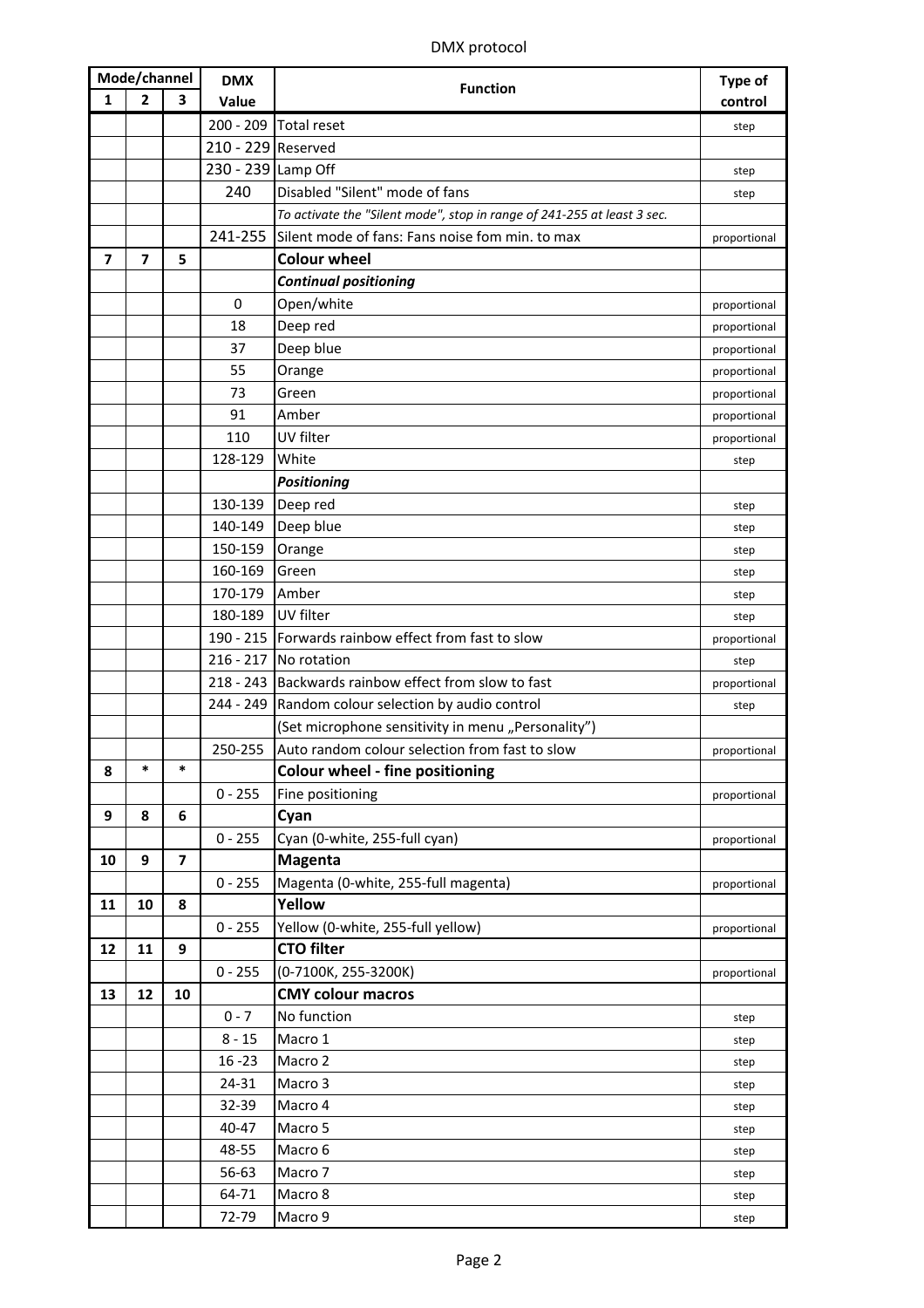| Mode/channel |    | <b>DMX</b> | <b>Function</b> | Type of                                                                                       |              |
|--------------|----|------------|-----------------|-----------------------------------------------------------------------------------------------|--------------|
| 1            | 2  | 3          | Value           |                                                                                               | control      |
|              |    |            | 80-87           | Macro 10                                                                                      | step         |
|              |    |            | 88-95           | Macro 11                                                                                      | step         |
|              |    |            | 96-103          | Macro 12                                                                                      | step         |
|              |    |            | 104-111         | Macro 13                                                                                      | step         |
|              |    |            | 112-119         | Macro 14                                                                                      | step         |
|              |    |            | 120-127         | Macro 15                                                                                      | step         |
|              |    |            | 128-135         | Macro 16                                                                                      | step         |
|              |    |            | 136-143         | Macro 17                                                                                      | step         |
|              |    |            | 144-151         | Macro 18                                                                                      | step         |
|              |    |            | 152-159         | Macro 19                                                                                      | step         |
|              |    |            | 160-167         | Macro 20                                                                                      | step         |
|              |    |            | 168-175         | Macro 21                                                                                      | step         |
|              |    |            | 176-183         | Macro 22                                                                                      | step         |
|              |    |            | 184-191         | Macro 23                                                                                      | step         |
|              |    |            | 192-199         | Macro 24                                                                                      | step         |
|              |    |            | $200 - 207$     | Macro 25                                                                                      | step         |
|              |    |            |                 | 208 - 215 Macro 26                                                                            | step         |
|              |    |            |                 | 216 - 223 Macro 27                                                                            | step         |
|              |    |            |                 | 224 - 231 Macro 28                                                                            | step         |
|              |    |            |                 | 232 - 239 Macro 29                                                                            | step         |
|              |    |            |                 | 240 - 243 Macro 30                                                                            | proportional |
|              |    |            |                 | 244 - 249   Random macro selection by audio control                                           | step         |
|              |    |            |                 | (Set microphone sensitivity in menu "PErsonality")                                            |              |
|              |    |            |                 | 250 - 255 Auto random macro selection from fast to slow                                       | proportional |
| 14           | 13 | 11         |                 | <b>Effect Speed</b>                                                                           |              |
|              |    |            |                 | Speed of CMY&CTO movement and Rot. Gobo selection                                             |              |
|              |    |            | $0 - 255$       | Speed of CMY+CTO movement from max. to min.                                                   | proportional |
|              |    |            | $0 - 255$       | Speed of Rot. Gobo Selection from max. to min. (0-25.5sec.)                                   | proportional |
| 15           | 14 | 12         |                 | <b>Rotating gobo wheel</b><br>In the range of 0-59 DMX the gobo selection speed is controlled |              |
|              |    |            |                 | by the Effect Speed channel.                                                                  |              |
|              |    |            |                 | Index - set indexing on channel 16/15/13                                                      |              |
|              |    |            | $0 - 3$         | Open/hole                                                                                     | step         |
|              |    |            | $4 - 7$         | Beam reducer                                                                                  | step         |
|              |    |            | $8 - 11$        | Gobo 1                                                                                        | step         |
|              |    |            | 12-15           | Gobo <sub>2</sub>                                                                             | step         |
|              |    |            | 16-19           | Gobo 3                                                                                        | step         |
|              |    |            | $20 - 23$       | Gobo 4                                                                                        | step         |
|              |    |            | 24-27           | Gobo 5                                                                                        | step         |
|              |    |            | 28-31           | Gobo 6                                                                                        | step         |
|              |    |            |                 | Rotation - set rotation on channel 16/15/13                                                   |              |
|              |    |            | 32-35           | Beam reducer                                                                                  | step         |
|              |    |            | 36-39           | Gobo 1                                                                                        | step         |
|              |    |            | 40-43           | Gobo <sub>2</sub>                                                                             | step         |
|              |    |            | 44-47           | Gobo 3                                                                                        | step         |
|              |    |            | 48-51           | Gobo 4                                                                                        | step         |
|              |    |            | 52-55           | Gobo 5                                                                                        | step         |
|              |    |            | 56-59           | Gobo 6                                                                                        | step         |
|              |    |            |                 | Shaking gobos from slow to fast                                                               |              |
|              |    |            |                 | Index - set indexing on channel 16/15/13                                                      |              |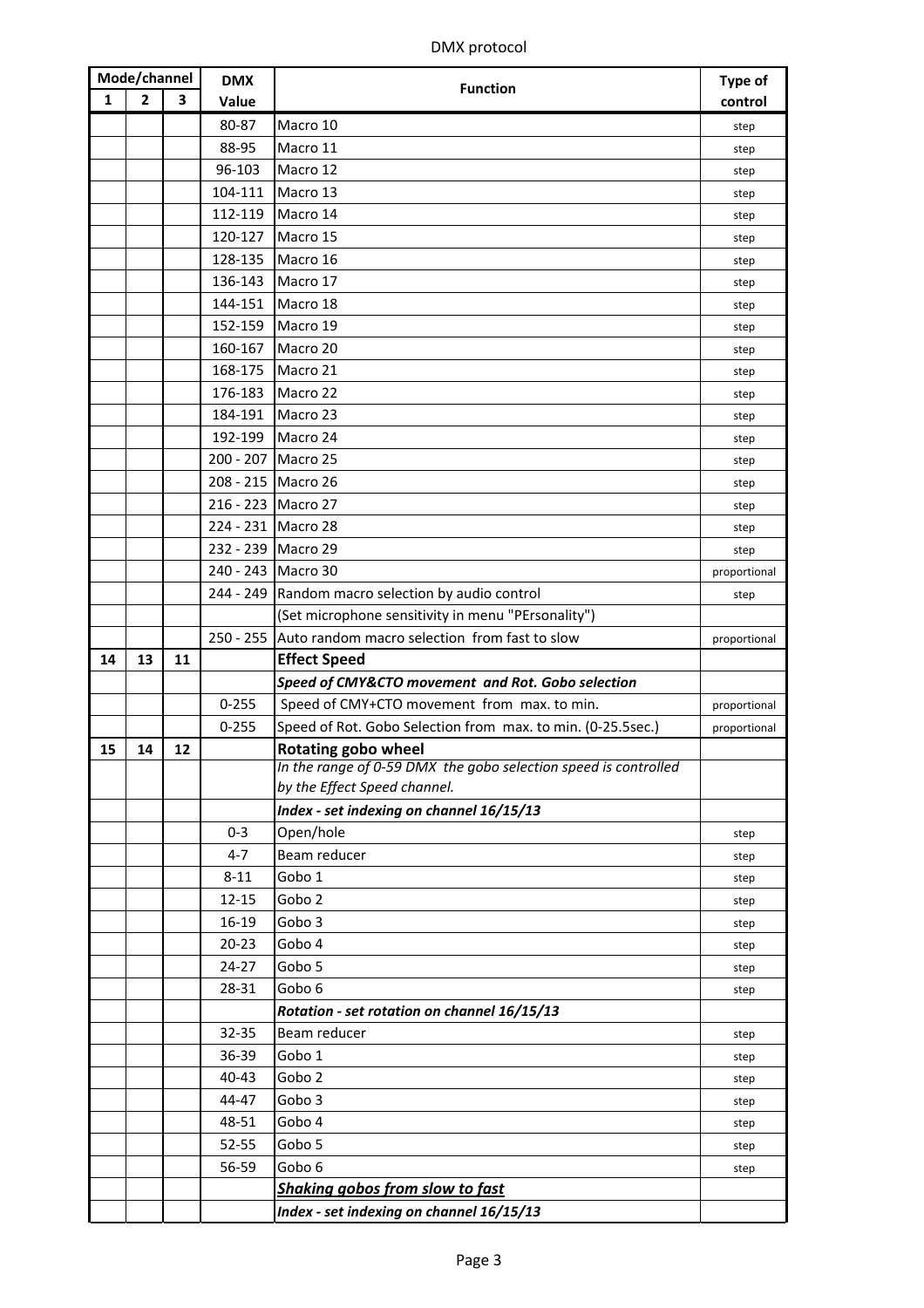| Mode/channel |                | <b>DMX</b> | <b>Function</b>  | <b>Type of</b>                                                               |              |
|--------------|----------------|------------|------------------|------------------------------------------------------------------------------|--------------|
| 1            | $\overline{2}$ | 3          | Value            |                                                                              | control      |
|              |                |            | $60 - 69$        | Beam reducer                                                                 | proportional |
|              |                |            | $70 - 79$        | Gobo 1                                                                       | proportional |
|              |                |            | $80 - 89$        | Gobo <sub>2</sub>                                                            | proportional |
|              |                |            | $90 - 99$        | Gobo <sub>3</sub>                                                            | proportional |
|              |                |            | $100 - 109$      | Gobo 4                                                                       | proportional |
|              |                |            | $110 - 119$      | Gobo 5                                                                       | proportional |
|              |                |            | 120 - 129 Gobo 6 |                                                                              | proportional |
|              |                |            |                  | <b>Shaking gobos from slow to fast</b>                                       |              |
|              |                |            |                  | Rotation - set rotation on channel 16/15/13                                  |              |
|              |                |            | 130 - 139        | Beam reducer                                                                 | proportional |
|              |                |            | 140 - 149 Gobo 1 |                                                                              | proportional |
|              |                |            | 150 - 159 Gobo 2 |                                                                              | proportional |
|              |                |            | 160 - 169 Gobo 3 |                                                                              | proportional |
|              |                |            | 170 - 179 Gobo 4 |                                                                              | proportional |
|              |                |            | 180 - 189 Gobo 5 |                                                                              | proportional |
|              |                |            | 190 - 199        | Gobo 6                                                                       | proportional |
|              |                |            |                  | 200 - 201 Open/hole                                                          | step         |
|              |                |            |                  | 202 - 221 Forwards gobo wheel rotation from fast to slow                     | proportional |
|              |                |            |                  | 222 - 223 No rotation                                                        | step         |
|              |                |            |                  | 224 - 243 Backwards gobo wheel rotation from slow to fast                    | proportional |
|              |                |            |                  | 244 - 249 Random gobo selection by audio control                             | step         |
|              |                |            |                  | (Set microphone sensitivity in menu "Personality")                           |              |
|              |                |            |                  | 250 - 255 Auto random gobo selection from fast to slow                       | proportional |
| 16           | 15             | 13         |                  | Rot. Gobo indexing and rotation                                              |              |
|              |                |            |                  | Gobo indexing - set position on channel 15/14/12                             |              |
|              |                |            | $0 - 255$        | Gobo indexing                                                                | proportional |
|              |                |            |                  | Gobo rotation - set position on channel 15/14/12                             |              |
|              |                |            | 0                | No rotation                                                                  | step         |
|              |                |            | $1 - 127$        | Forwards gobo rotation from fast to slow                                     | proportional |
|              |                |            |                  | 128 - 129 No rotation                                                        | step         |
|              |                |            |                  | 130 - 255 Backwards gobo rotation from slow to fast                          | proportional |
| 17           | $\ast$         | $\ast$     |                  | Rot. Gobo indexing/rotation - fine                                           |              |
|              |                |            | $0 - 255$        | Fine indexing (rotation)                                                     | proportional |
| 18           | 16             | 14         |                  | <b>Light Beam type</b>                                                       |              |
|              |                |            |                  | Beam Type*                                                                   |              |
|              |                |            | $0 - 29$         | Beam mode                                                                    | step         |
|              |                |            | 30-39            | BeamWash mode                                                                | step         |
|              |                |            | 40-49            | Extended BeamWash mode                                                       | step         |
|              |                |            | 50-255           | Reserved                                                                     |              |
|              |                |            |                  | Wash Type*                                                                   |              |
|              |                |            | $0 - 29$         | Wash mode                                                                    | step         |
|              |                |            | 30-39            | <b>Extended Wash mode</b>                                                    | step         |
|              |                |            | 40-255           | Reserved<br>* Light beam type is automatically detected according front lens |              |
|              |                |            |                  | installed                                                                    |              |
| 19           | 17             | 15         |                  | Zoom                                                                         |              |
|              |                |            | $0 - 255$        | Zoom from max. to min. beam angle                                            | proportional |
| 20           | $\ast$         | $\ast$     |                  | Zoom - fine                                                                  |              |
|              |                |            | $0 - 255$        | Fine zooming                                                                 | proportional |
| 21           | 18             | 16         |                  | Focus (Beam mode only)                                                       |              |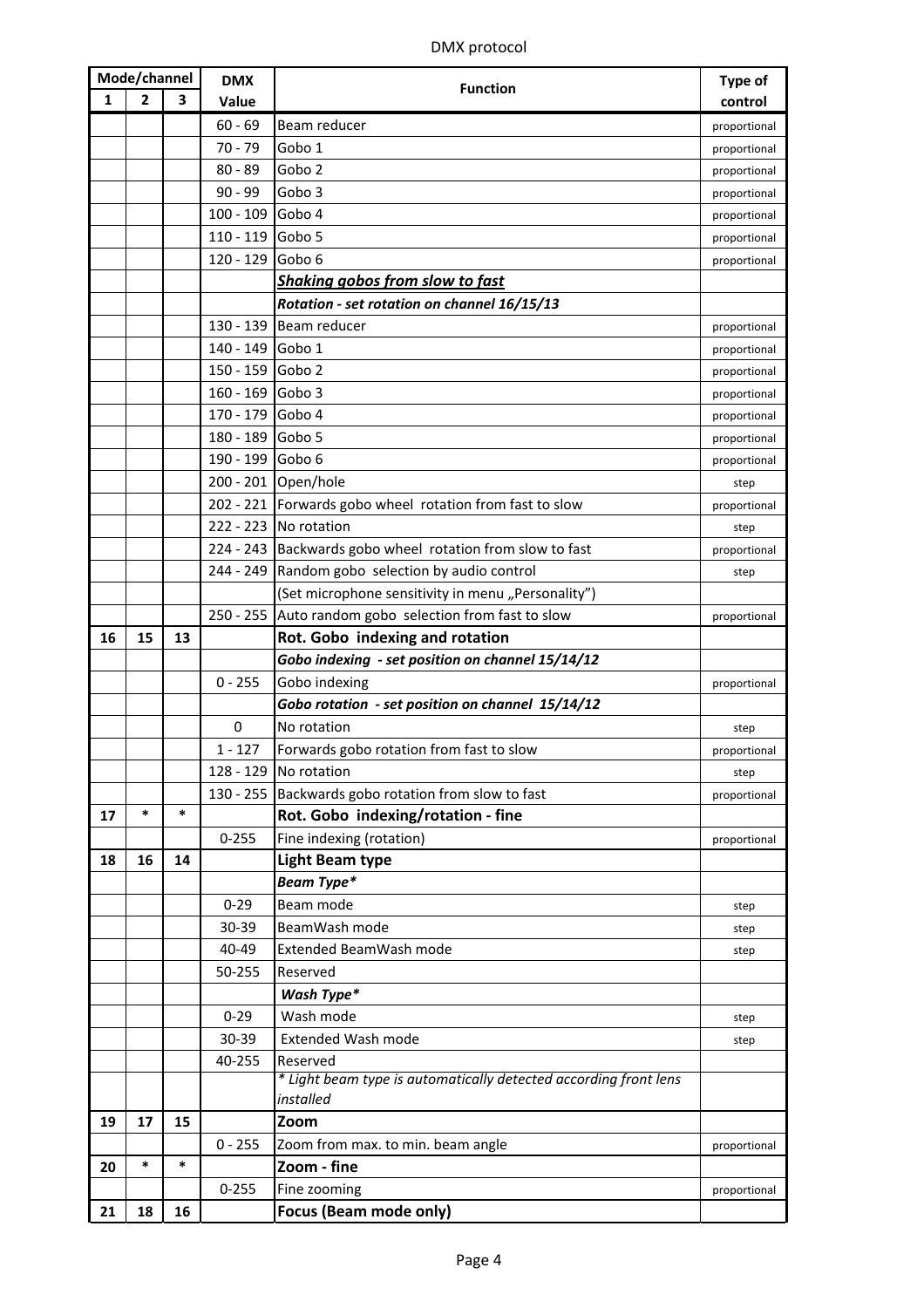## DMX protocol

| Mode/channel |              | <b>DMX</b> |                  | Type of                                                       |              |
|--------------|--------------|------------|------------------|---------------------------------------------------------------|--------------|
| 1            | $\mathbf{2}$ | 3          | Value            | <b>Function</b>                                               | control      |
|              |              |            | $0 - 255$        | Continuous adjustment from far to near                        | proportional |
| 22           | $\ast$       | $\ast$     |                  | Focus - fine (Beam mode only)                                 |              |
|              |              |            | $0 - 255$        | Fine focusing                                                 | proportional |
| 23           | 19           | 17         |                  | Autofocus -priority & distance selection (Beam mode only)     |              |
|              |              |            |                  |                                                               |              |
|              |              |            |                  | Select desired distance and effect on which you need to focus |              |
|              |              |            |                  | and use "Focus" channel (21/18/16) to focus the image.        |              |
|              |              |            | $\boldsymbol{0}$ | Autofocus Off                                                 | step         |
|              |              |            |                  | Hole                                                          |              |
|              |              |            | 1                | 4 metres                                                      | proportional |
|              |              |            | 8                | 7 metres                                                      | proportional |
|              |              |            | 16               | 10 metres                                                     | proportional |
|              |              |            | 24               | 15 metres                                                     | proportional |
|              |              |            | 32               | 20 metres                                                     | proportional |
|              |              |            | 40               | 30 metres                                                     | proportional |
|              |              |            | 48               | 40 metres                                                     | proportional |
|              |              |            | 56               | 50 metres                                                     | proportional |
|              |              |            |                  | Rot. Gobo wheel                                               |              |
|              |              |            | 64               | 4 metres                                                      | proportional |
|              |              |            | 72               | 7 metres                                                      | proportional |
|              |              |            | 80               | 10 metres                                                     | proportional |
|              |              |            | 88               | 15 metres                                                     | proportional |
|              |              |            | 96               | 20 metres                                                     | proportional |
|              |              |            | 104              | 30 metres                                                     | proportional |
|              |              |            | 112              | 40 metres                                                     | proportional |
|              |              |            | 120              | 50 metres                                                     | proportional |
|              |              |            | 121-255          | Reserved                                                      |              |
| 24           | 20           | 18         |                  | <b>Barndoors rotation</b><br>Rotation 0° -- > 180°            |              |
| 25           | 21           | 19         | $0 - 255$        | <b>Barndoor 1- movement</b>                                   | proportional |
|              |              |            | $0 - 255$        | Movemement Out-->In                                           |              |
| 26           | 22           | 20         |                  | <b>Barndoor 2- movement</b>                                   | proportional |
|              |              |            | $0 - 255$        | Movemement Out-->In                                           | proportional |
| 27           | 23           | 21         |                  | <b>Barndoor 3- movement</b>                                   |              |
|              |              |            | $0 - 255$        | Movemement Out-->In                                           | proportional |
| 28           | 24           | 22         |                  | <b>Barndoor 4- movement</b>                                   |              |
|              |              |            | $0 - 255$        | Movemement Out-->In                                           | proportional |
| 29           | 25           | 23         |                  | <b>Barndoors macros</b>                                       |              |
|              |              |            | $0 - 3$          | No function                                                   |              |
|              |              |            | $4 - 7$          | Macro 1                                                       | step         |
|              |              |            | $8 - 11$         | Macro 2                                                       | step         |
|              |              |            | $12 - 15$        | Macro 3                                                       | step         |
|              |              |            | 16-19            | Macro 4                                                       | step         |
|              |              |            | $20 - 23$        | Macro 5                                                       | step         |
|              |              |            | $24-27$          | Macro 6                                                       | step         |
|              |              |            | 28-31            | Macro 7                                                       | step         |
|              |              |            | 32-35            | Macro 8                                                       | step         |
|              |              |            | 36-39            | Macro 9                                                       | step         |
|              |              |            | 40-43            | Macro 10                                                      | step         |
|              |              |            | 44-47            | Macro 11                                                      | step         |
|              |              |            | 48-51            | Macro 12                                                      | step         |